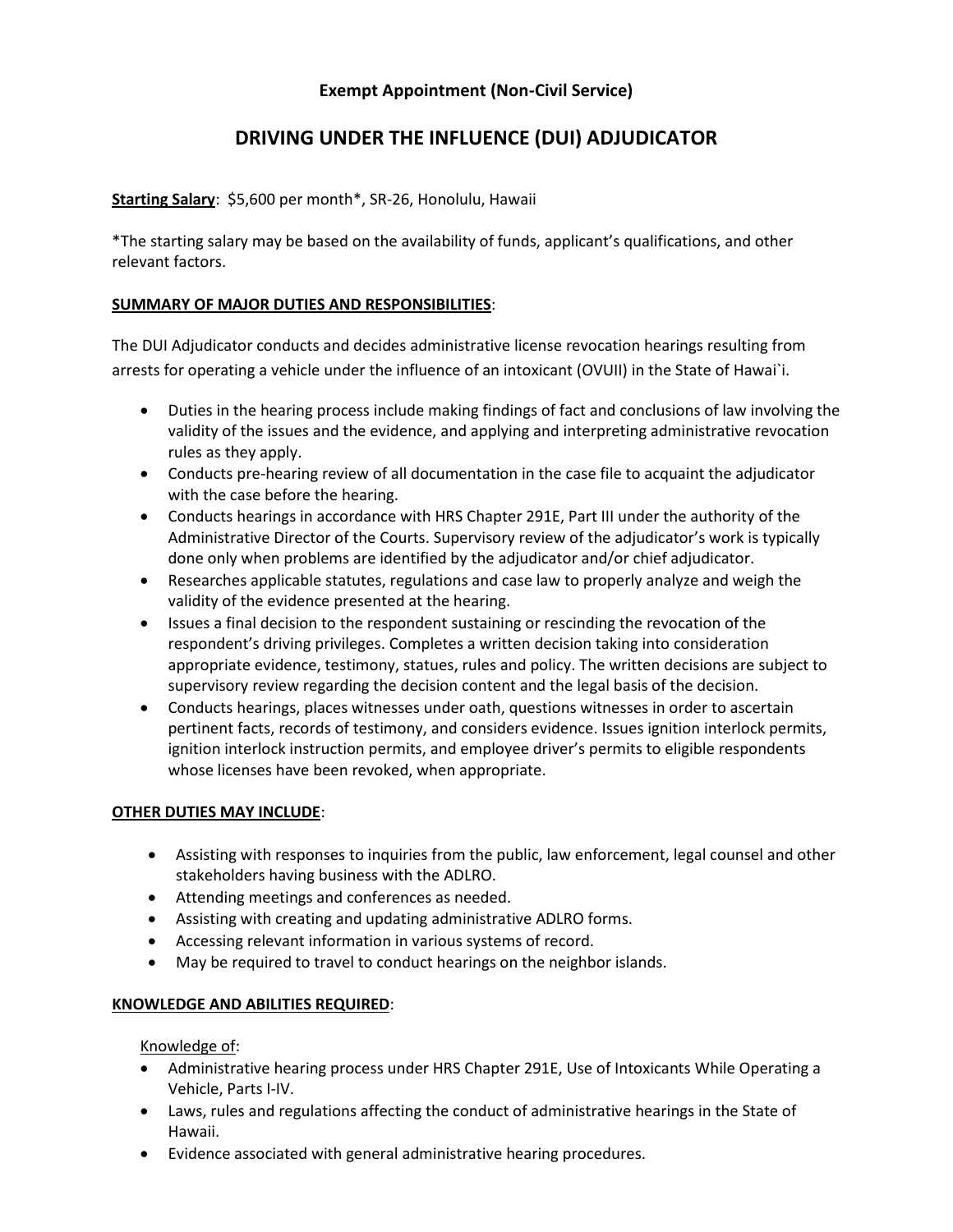- Basic functions of the courts, traffic law enforcement and state agencies involved with enforcement and adjudication of traffic safety violations (infractions).
- Administrative office practices and procedures.
- Computer use and skills, specifically using Microsoft Office.

### Ability to:

- Work with legal documents (subpoenas, subpoena duces tecums, case files, police reports, etc.), and evaluate and review police documents, witness statements, court documents, traffic records and other data.
- Communicate effectively, both orally and in writing, including effectively communicating with the general public, attorneys, process servers, law enforcement, media and other governmental and non-governmental agencies.
- Handle stressful, controversial and conflict situations with calm, tact, and professionalism, and maintain judicial composure in confrontational situations.
- Establish and maintain effective and professional working relationships with others in the office and Judiciary, and with other related governmental agencies and legal professionals.
- Preside and conduct administrative hearings in a fair, informal, impartial and efficient manner with dignity and decorum.
- Determine credibility of witnesses from the quality of their testimony and general qualifications and by observing their demeanor.
- Exercise sound judgement in analyzing testimony and other evidence, and in applying appropriate provisions of law.
- Make appropriate decisions and apply proper sanctions, and issue written decisions within specified time frames.
- Be objective and free from influence or bias.
- Write clearly, concisely and persuasively in simple, comprehensive language.

#### **EDUCATION AND EXPERIENCE REQUIREMENTS**:

Education: Bachelor's degree from an accredited college or university. Graduation from an accredited law school or comparable graduate level education is preferred.

Experience: Three (3) years of professional or technical experience in a quasi-judicial advocacy, traffic law enforcement, labor relations, or a comparable program, which included responsibility for the resolution of contested matters between person and/or persons and agencies.

#### Substitutions for Supervisory Experience:

Two (2) years of experience in the practice of law may be substituted for the professional or technical experience described above.

#### **CITIZENSHIP/RESIDENCY REQUIREMENTS**:

Applicants must be citizens, permanent resident aliens or nationals of the United States, or noncitizens with unrestricted employment authorization from the U.S. Citizenship and Immigration Services, U.S. Department of Homeland Security.

All applicants shall become residents of the State within thirty (30) days after beginning their employment and as a condition of eligibility for continued employment.